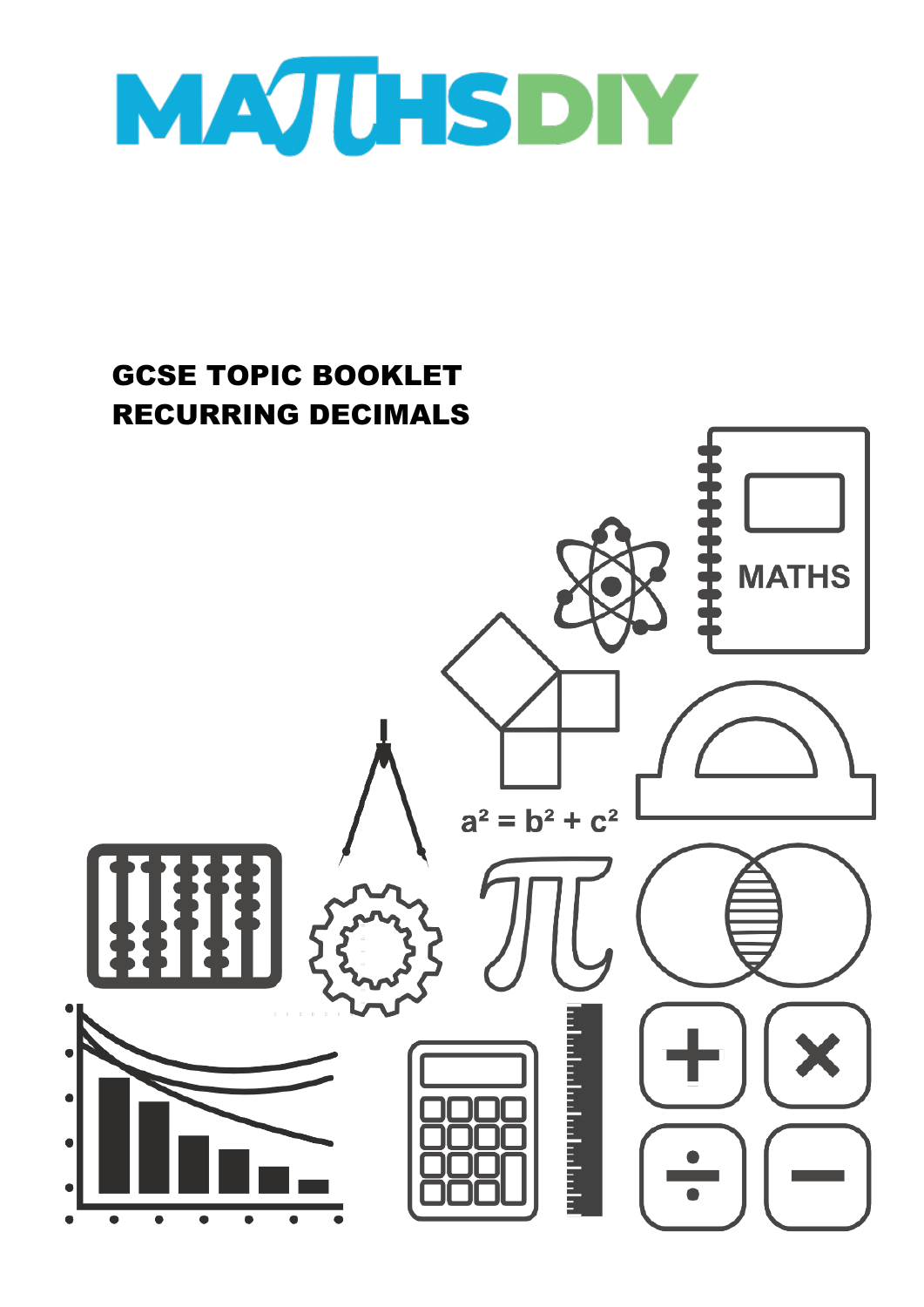Complete the following table.  $\overline{1}$ .

| <b>Fraction</b> | <b>Decimal</b> | <b>Recurring or terminating?</b> |
|-----------------|----------------|----------------------------------|
| 3               | $0.\,3$        | recurring                        |
| 5<br>8          |                |                                  |
| 3<br>11         |                |                                  |
| 11<br>20        |                |                                  |

 $(4)$ 

Complete the following table.  $2.$ 

| <b>Fraction</b> | <b>Decimal</b> | <b>Recurring or terminating?</b> |
|-----------------|----------------|----------------------------------|
| っ<br>3          | $0.\dot{6}$    | recurring                        |
|                 | 0.15           |                                  |
| 7<br>11         |                |                                  |
|                 |                |                                  |

**MATHSDIY** 

 $(4)$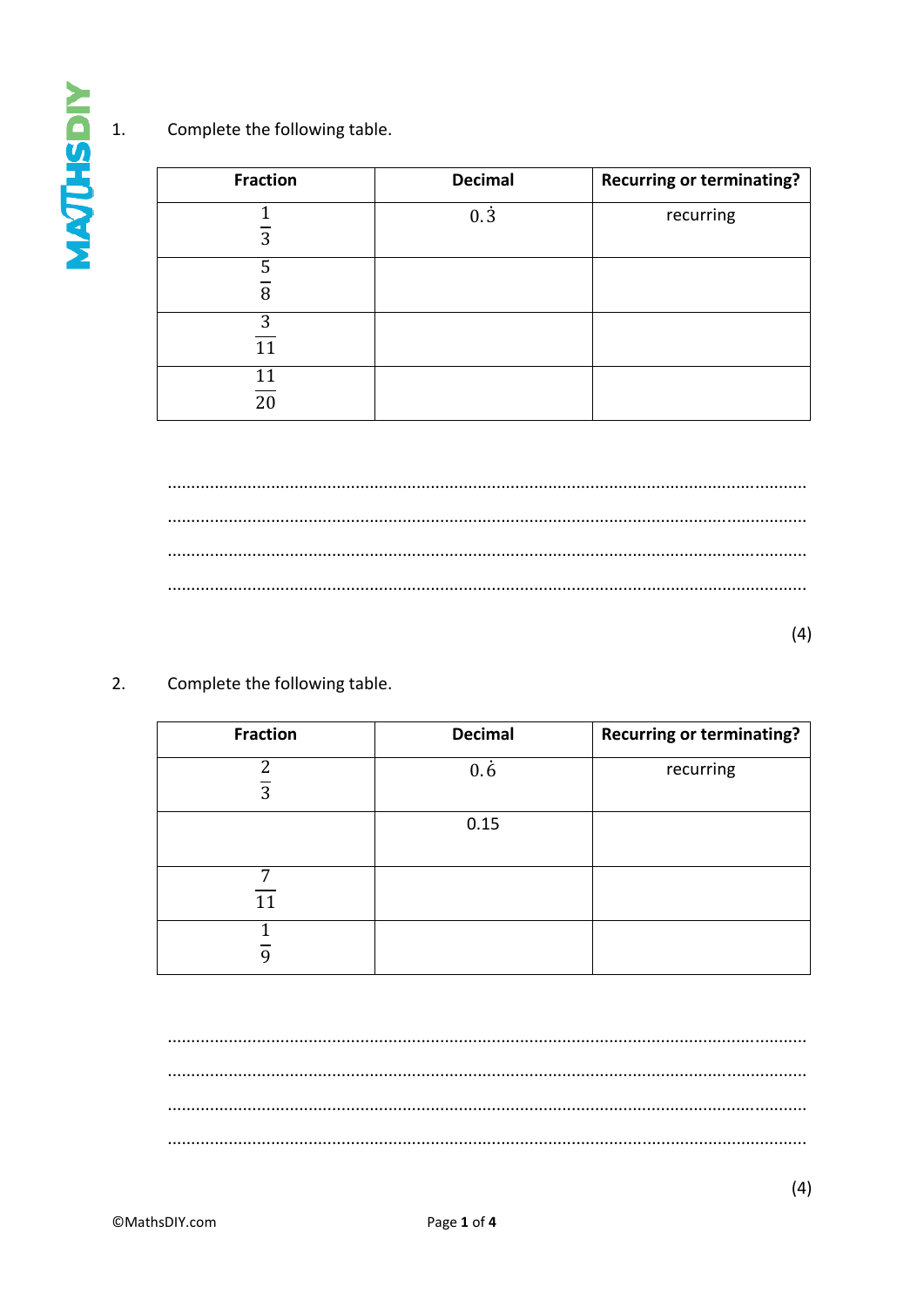$\overline{3}$ .

# Express 0.83 as a fraction.

 $(2)$ 

# Express  $0.624$  as a fraction.  $\overline{4}$ .

 $(2)$ 

### $5.$ Express 0.3427 as a fraction.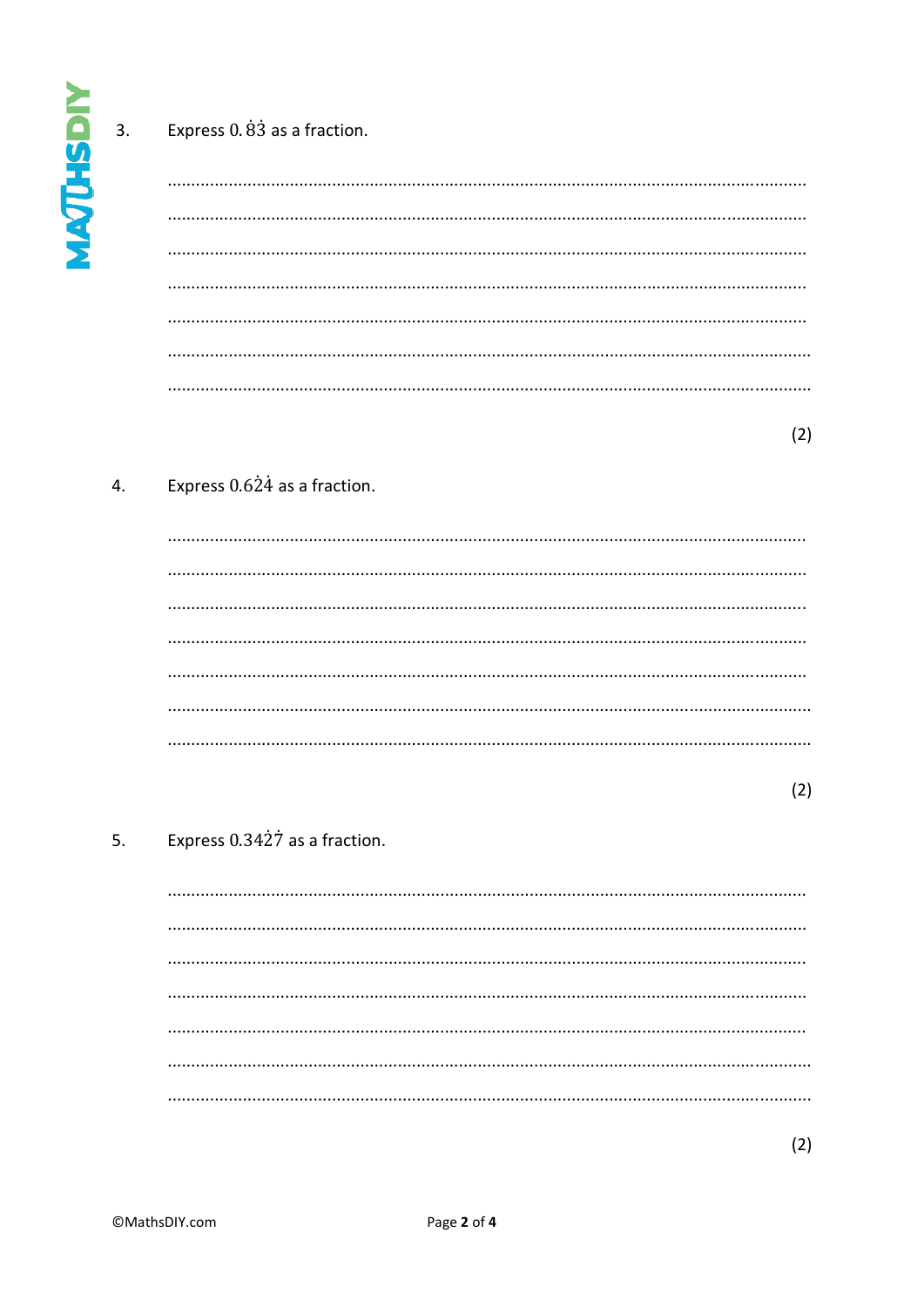6.

# Express 0.381 as a fraction.

 $(2)$ 

### Express 0.37 as a fraction.  $7<sub>1</sub>$

 $(2)$ 

# Express 0.825 as a fraction. 8.